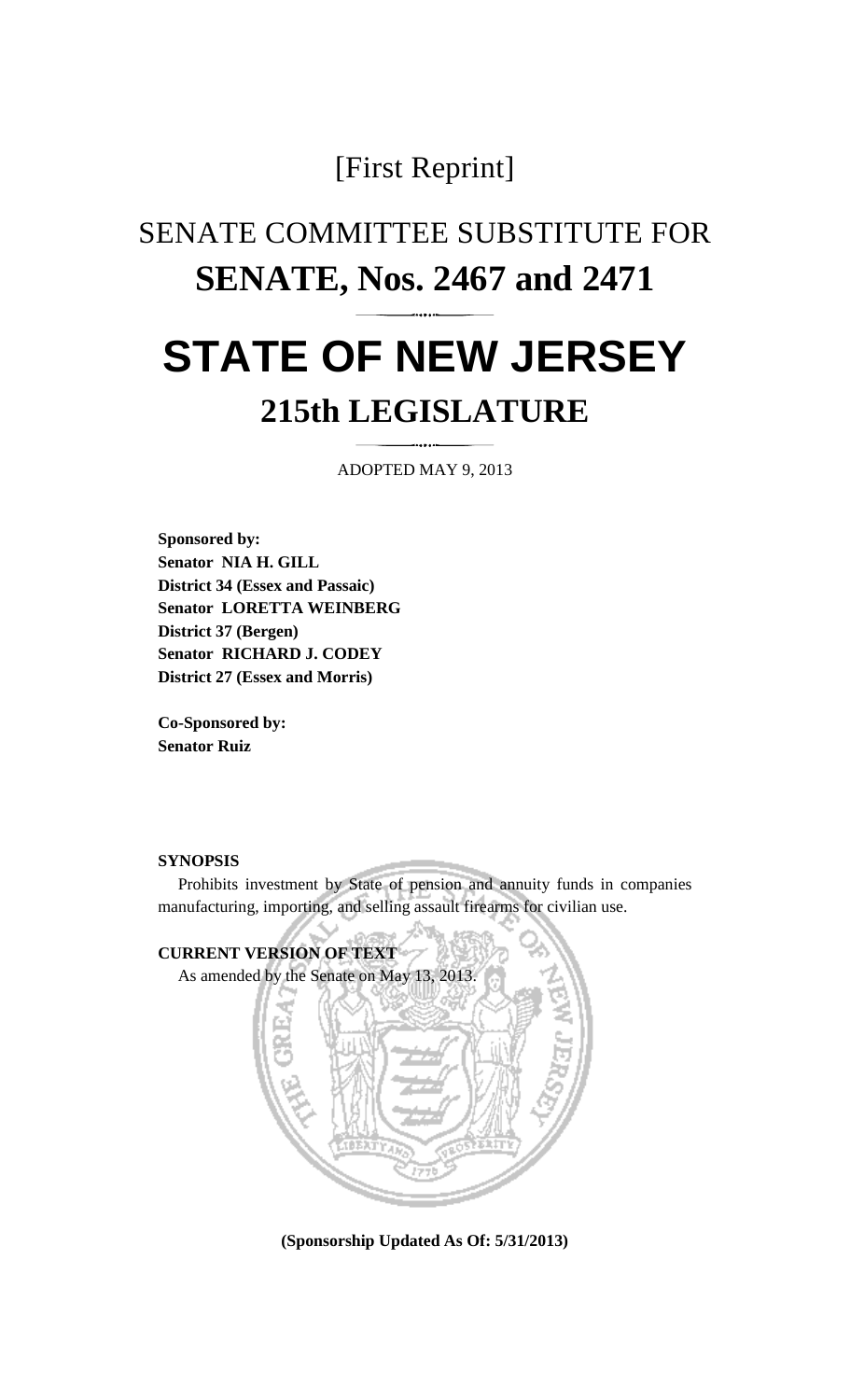$\mathcal{D}_{\mathcal{L}}$ 

1 **AN ACT** prohibiting the investment by the State of pension and 2 annuity funds in companies manufacturing  $\frac{1}{2}$ , importing, and 3 selling<sup>1</sup> assault firearms for civilian use, and supplementing 4 P.L.1950, c.270 (C.52:18A-79 et seq.). 5 6 **BE IT ENACTED** *by the Senate and General Assembly of the State*  7 *of New Jersey:* 8 9 1. a. As used in this section: 10 "Assault firearm" means "assault firearm" as the term is defined 11 in subsection w. of N.J.S.2C:39-1. 12 "Equity tie" means manufacturing plants, employees or advisors, 13 facilities or an investment of any kind, including an ownership 14 stake in one or more subsidiaries or joint ventures with one or more 15 companies. 16 b. Notwithstanding any provision of law to the contrary, no 17 assets of any pension or annuity fund under the jurisdiction of the 18 Division of Investment in the Department of the Treasury, or its 19 successor, shall be invested in any company that has an equity tie to 20 manufacturers <sup>1</sup>, importers or sellers<sup>1</sup> of assault firearms for civilian 21 use. The prohibition shall not apply to companies that manufacture  $22 \frac{1}{2}$ , import or sell<sup>1</sup> assault firearms for the exclusive use by nations' 23 official military organizations and law enforcement agencies. 24 c. The State Investment Council and the Director of the 25 Division of Investment shall take appropriate action to divest any 26 investment held in violation of subsection b. of this section. This 27 section shall not be construed to require the premature or otherwise 28 imprudent divestment of an investment, but such divestment shall 29 be completed not later than three years following the effective date 30 of P.L. , c. (C. ) (pending before the Legislature as this bill). 31 d. Within 60 days after the effective date of P.L. , 32 c. (C. ) (pending before the Legislature as this bill) the 33 Director of the Division of Investment shall file with the 34 Legislature, pursuant to section 2 of P.L.1991, c.164 (C.52:14- 35 19.1), a report of all investments held as of the effective date that 36 are in violation of subsection b. of this section. Every year 37 thereafter, the director shall report on all investments divested in 38 compliance with subsection c. of this section. 39 Each report after the initial report shall provide a description of 40 the progress that the division has made since the previous report 41 and since the enactment of P.L., c. (C. ) (pending before the 42 Legislature as this bill) in implementing subsection b. of this 43 section.

 **Matter underlined thus is new matter.** 

 **Matter enclosed in superscript numerals has been adopted as follows: 1 Senate floor amendments adopted May 13, 2013.** 

**EXPLANATION – Matter enclosed in bold-faced brackets** [**thus**] **in the above bill is not enacted and is intended to be omitted in the law.**